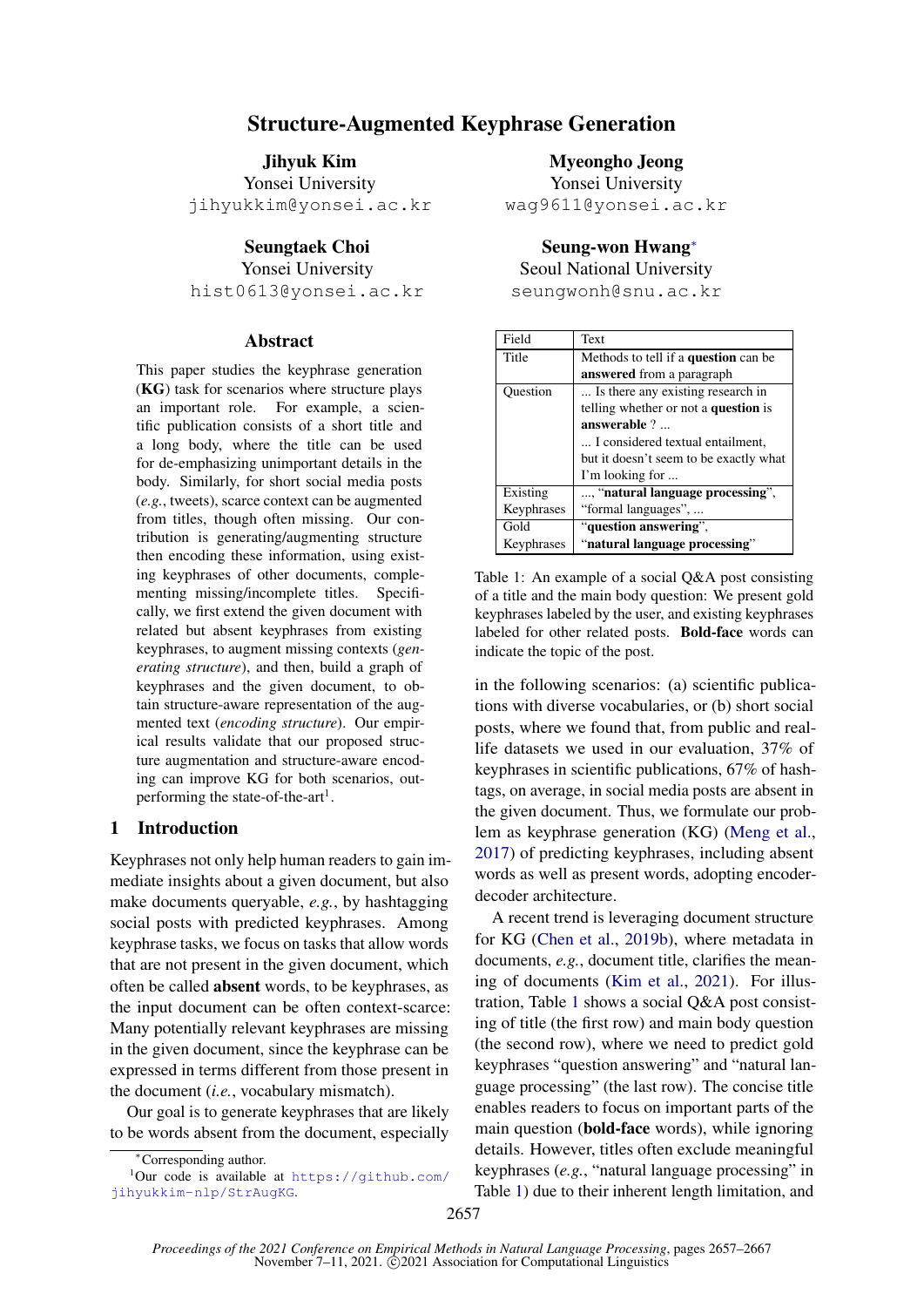making matters worse, titles may not exist at all in some social media posts (*e.g.*, tweets).

Our contribution is to construct a structured document  $\mathcal{X}^+$ , even when the structure is not given, by leveraging observed keyphrases from other documents in the training dataset, to improve both encoding and decoding. For encoding, keyphrases can be used to emphasize relevant parts in  $\mathcal{X}$ , similarly done with the title. For decoding, the keyphrases can augment vocabulary, *e.g.*, "natural language processing", from which the decoder can copy words. We stress that our work is designed to work for both closed and open set scenarios, represented by social and scientific document scenario respectively, with the following distinctions:

- Closed set: Hashtags in social media posts are frequently reused (*i.e.*, keyphrases can be copied from observed keyphrases from the training set for decoding).
- Open set: A significant amount of keyphrases of scientific publications (about 20% in our target scenario) have never been observed in the training dataset (*i.e.*, keyphrases candidate set is open-ended).

Our proposed solution is two-phased: The first phase, to construct a structured document  $\mathcal{X}^+$ , augments the given document  $X$  by retrieving relevant keyphrases  $R$  from existing keyphrases in the training dataset. Then, the second phase follows, to encode structure-aware representations on  $\mathcal{X}^+$ . We use graph representation to effectively integrate  $X$ and  $R$ , where the graph can be flexibly designed depending on closed/open set scenarios.

Our empirical results validate that generating and encoding document structures significantly improve performance, outperforming the state-of-theart, for both social and scientific documents.

### 2 Related Work

We briefly explain our target task of KG and introduce our distinction of leveraging structures.

Observing words in the document is a crucial signal for keyphrase tasks, especially for keyphrase extraction (KE) requiring keyphrases to appear in the given document. In contrast, we focus on KG, as our target scenarios require not having such restrictions. KG, to generate absent words, is often modeled as neural encoder-decoder architecture [\(Sutskever et al.,](#page-10-0) [2014\)](#page-10-0), which generates the keyphrase sequence given the input document [\(Meng et al.,](#page-9-0) [2017\)](#page-9-0). KG approaches can be

further categorized into two settings: one-to-one (O2O) and one-to-seq (O2S) [\(Yuan et al.,](#page-10-1) [2020;](#page-10-1) [Ye](#page-10-2) [et al.,](#page-10-2) [2021\)](#page-10-2). In O2O, a model is trained to generate a single keyphrase for each document, and then, for evaluation, the model generates multiple keyphrases using beam search decoding with a large beam size (*e.g.*, 200). On the other hand, in O2S, a model is trained to generate multiple keyphrases where multiple keyphrases for each document are concatenated into a single sequence with a predefined delimiter. Our model follows O2O, as O2O is known to be better for predicting absent keyphrases [\(Meng et al.,](#page-9-2) [2021\)](#page-9-2) and as absent keyphrases are frequently observed in our target scenario with scarce context. The distinction of our proposal for KG is to leverage structures in documents, to improve both encoder and decoder.

Structures in documents are essential sources of prediction signals [\(Kim et al.,](#page-9-1) [2021\)](#page-9-1). For example, for a scientific publication consisting of a title and the main body, the structured document enjoys the complementary strength of the two fields: While the main body contains many keywords (*i.e.*, high recall), title, though much shorter, concisely describes the main focus of the paper (*i.e.*, high precision). To leverage such structure, TGNet [\(Chen](#page-8-0) [et al.,](#page-8-0) [2019b\)](#page-8-0) uses the title to guide the encoder to accurately capture core contents. However, the given title is observed to be often insufficient due to length limitation [\(Li et al.,](#page-9-3) [2010\)](#page-9-3), which we consistently observed in our evaluations.

As a further extreme, short social media posts may not have titles. Furthermore, because of the length limitation (*e.g.*, 140 character tweets), most keywords may not appear in the given post (*i.e.*, low recall). In such scenarios, one can construct structured posts, to augment posts with missing keywords. For example, TAKG [\(Wang et al.,](#page-10-3) [2019\)](#page-10-3) utilizes topic modeling, where topics shared across other documents enable the encoder to leverage contexts observed in other related posts. However, a small, fixed number of topics (*e.g.*, 15 or 30) are limited in differentiating diverse documents with similar topics.

Our distinction is overcoming incomplete or missing structure, by generating a virtual structure from existing keyphrases (keyphrases in the train set), from which we "retrieve" terms that can serve as titles or topics for encoding. KG-KE-KR [\(Chen](#page-8-1) [et al.,](#page-8-1) [2019a\)](#page-8-1) similarly leverages keyphrase retrieval, but they do not use this for structure-aware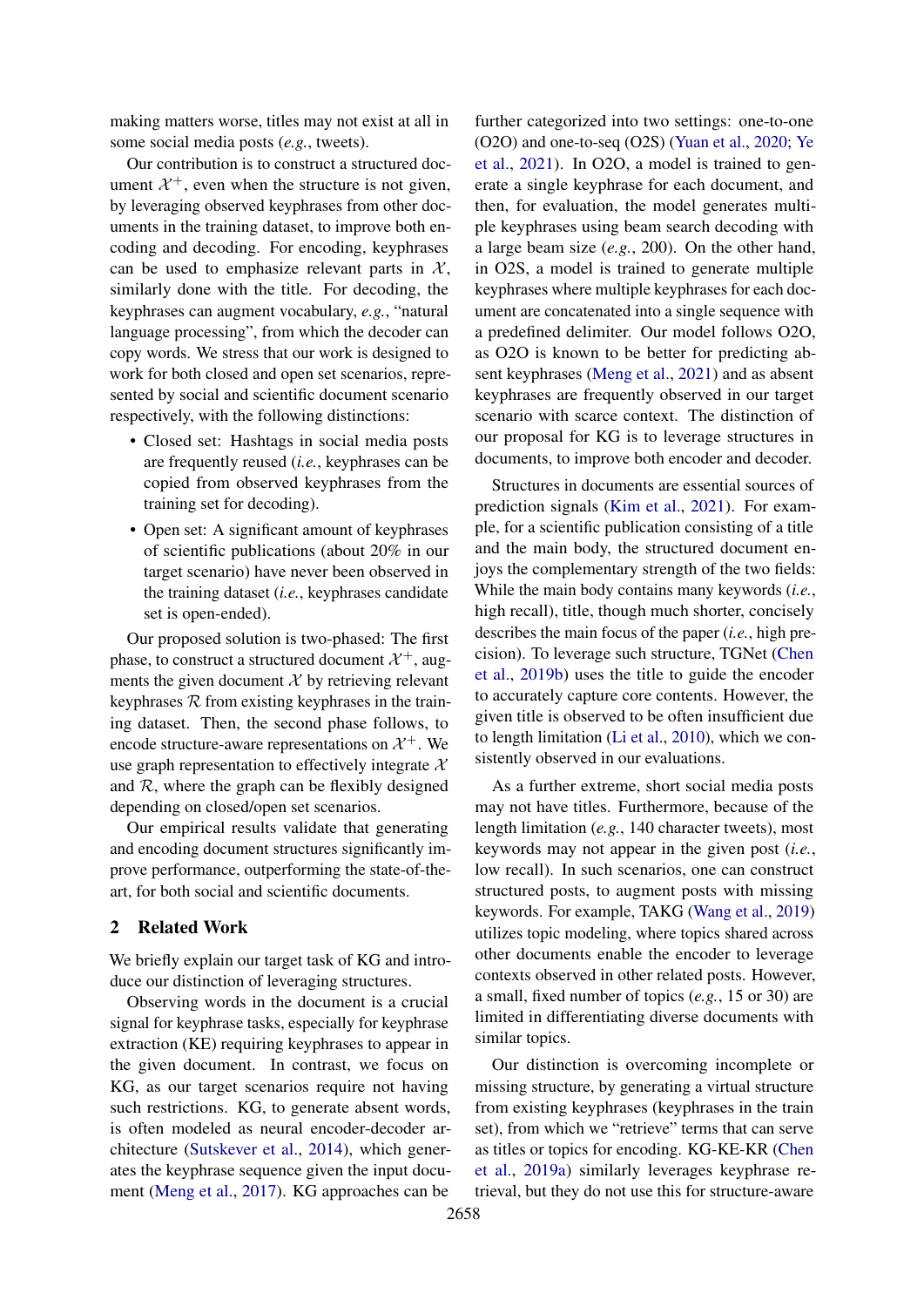encoding and use only for decoding. In contrast, we jointly contextualize the given document and the retrieved keyphrases, to allow both fields to exchange contexts from each other. We empirically validate that our proposed structure-augmented encoding significantly boosts performance.

### 3 Approach

Given a document  $\mathcal{X} = \{x_i\}_{i=1}^{N_{\mathcal{X}}}$  with  $N_{\mathcal{X}}$  unique words, KG models aim to output a set of target keyphrases, which can be implemented using encoder-decoder architecture. We train a model to predict a single keyphrase, then, for inference, we generate multiple keyphrases using beam search decoding. We denote a single keyphrase with length T by  $\mathcal{Y} = [y_1, \ldots, y_T]$ .

In the following sections, we first describe a baseline encoding targeting plain text  $\mathcal{X}$  ([§3.1\)](#page-2-0), and then, we explain our distinction of generating structure ([§3.2.1\)](#page-2-1) and encoding structure ([§3.2.2\)](#page-3-0).

In this section, we do not consider pre-existing title  $\mathcal T$ , but our framework straightforwardly extends for such titles, as we later discuss in [§4.4.1.](#page-7-0)

### <span id="page-2-0"></span>3.1 Baseline: Plain Text Encoding

Targeting plain texts, a novel graph-based encoder was proposed in DivGraphPointer [\(Sun et al.,](#page-10-4) [2019\)](#page-10-4), outperforming sequence-based encodings such as GRU [\(Cho et al.,](#page-8-2) [2014\)](#page-8-2) or LSTM [\(Hochre](#page-9-4)[iter and Schmidhuber,](#page-9-4) [1997\)](#page-9-4).

For graph construction, a fully connected graph is used, where nodes are unique words in  $X$ . For edges, two adjacency matrices  $\overleftrightarrow{A}_{ij}^{\chi}$  and  $\overrightarrow{A}_{ij}^{\chi}$ , using position-based proximity, are obtained for forward and backward direction respectively:

$$
\overleftarrow{\mathbf{A}}_{ij}^{\mathcal{X}} = \sum_{p_i^{\mathcal{X}}} \sum_{p_j^{\mathcal{X}}} max((p_i^{\mathcal{X}} - p_j^{\mathcal{X}})^{-1}, 0)
$$
  

$$
\overrightarrow{\mathbf{A}}_{ij}^{\mathcal{X}} = \sum_{p_i^{\mathcal{X}}} \sum_{p_j^{\mathcal{X}}} max((p_j^{\mathcal{X}} - p_i^{\mathcal{X}})^{-1}, 0),
$$
 (1)

where  $p_{[i/j]}^{\mathcal{X}} \in \mathcal{P}(x_{[i/j]})$  is a position offset of a unique word  $x_{[i/j]}$  in X.

Given the graph, to contextualize node representations, Graph Convolutional Network (GCN) [\(Kipf and Welling,](#page-9-5) [2017\)](#page-9-5) is adopted. We denote the number of stacked graph convolution layers by  $L$ , the number of node features by  $D$ , and contextualized representations of nodes for lth layer by  $\mathbf{H}_{l}^{\mathcal{X}} \in \mathbb{R}^{N_{\mathcal{X}} \times D}$  where  $\mathbf{H}_{1}^{\mathcal{X}}$  is obtained from a word embedding matrix. As comprehensive notations, we denote learnable parameters by

v for vector and W for matrix, with different super/subscripts.

Starting from  $\mathbf{H}_1^{\mathcal{X}}$ , context vectors  $\mathbf{C}_l^{\mathcal{X}} {\in} \mathbb{R}^{N_{\mathcal{X}} \times D}$ are gathered from neighbor nodes using graph convolution, then combined with  $H_l^{\mathcal{X}}$  to produce  $\mathbf{H}_{l+1}^{\mathcal{X}}$  [\(Dauphin et al.,](#page-9-6) [2017\)](#page-9-6):

<span id="page-2-3"></span><span id="page-2-2"></span>
$$
\mathbf{C}_{l}^{\mathcal{X}} = \overleftarrow{\mathbf{\hat{A}}}^{\mathcal{X}} \mathbf{H}_{l}^{\mathcal{X}} \overleftarrow{\mathbf{W}}_{l}^{\mathcal{X}} + \overrightarrow{\mathbf{A}}^{\mathcal{X}} \mathbf{H}_{l}^{\mathcal{X}} \overrightarrow{\mathbf{W}}_{l}^{\mathcal{X}} + \mathbf{H}_{l}^{\mathcal{X}} \overrightarrow{\mathbf{W}}_{l}^{\mathcal{X}} \tag{2}
$$

$$
\mathbf{H}_{l+1}^{\mathcal{X}} = \mathbf{H}_l^{\mathcal{X}} + \mathbf{C}_l^{\mathcal{X}} \times \sigma(\mathbf{G}_l^{\mathcal{X}}), \tag{3}
$$

where  $\sigma$  denotes sigmoid function, and  $\overleftarrow{\mathbf{A}}^{\mathcal{X}}, \overrightarrow{\mathbf{A}}^{\mathcal{X}}$ are normalized matrices with eigenvalues close to 1 for stable training [\(Kipf and Welling,](#page-9-5) [2017\)](#page-9-5). In Eq [\(3\)](#page-2-2), residual addition is employed with  $G_l^{\mathcal{X}}$  $\mathbb{R}^{N_{\mathcal{X}} \times D}$ , which helps gradient back-propagation through deep layers [\(He et al.,](#page-9-7) [2016;](#page-9-7) [Dauphin et al.,](#page-9-6) [2017\)](#page-9-6).  $G_l^{\mathcal{X}}$  is obtained in the same way to  $C_l^{\mathcal{X}}$  in Eq [\(2\)](#page-2-3) but with different learnable parameters.

We adopt the same graph construction and GCN contextualization, for encoding  $X$ . Built upon the GCN encoder, our distinction is to generate and encode structure for  $X$ .

#### 3.2 Proposed: Structure-Augmented KG

Beyond plain text, we aim to leverage structures in documents. Though leveraging the title-body structure in scientific publications has been shown effective [\(Chen et al.,](#page-8-0) [2019b\)](#page-8-0), the given titles are often found to be incomplete because of limited length [\(Li et al.,](#page-9-3) [2010\)](#page-9-3), or unavailable (*e.g.*, tweets).

Our goal is, given incomplete or missing structure, to generate and encode structures, to replace missing titles or complement incomplete titles.

#### <span id="page-2-5"></span><span id="page-2-1"></span>3.2.1 Generating Structure

To generate structured document  $\mathcal{X}^+$ , we leverage existing keyphrases of other documents, specifically similar documents to  $X$ , by adopting an assumption that similar documents tend to have similar keyphrases. Specifically, for each keyphrase  $r$  in the training dataset, we first collect supporting documents, having  $r$  as one of the groundtruth keyphrases, then concatenate them as a single document, denoted by  $S_r$ , and use  $S_r$  to index r. We then use BM25 search [\(Robertson and Walker,](#page-9-8) [1994\)](#page-9-8) with  $X$  as a query, to retrieve top-K relevant keyphrases  $\mathcal{R} = [r_1, \dots, r_K]^2$  $\mathcal{R} = [r_1, \dots, r_K]^2$ . Finally, we extend  $\mathcal{X}$  with  $\mathcal{R}$ , to construct a structured document  $\mathcal{X}^+$ .

<span id="page-2-4"></span><sup>&</sup>lt;sup>2</sup>We used pyserini [\(Lin et al.,](#page-9-9) [2021\)](#page-9-9) for retrieval.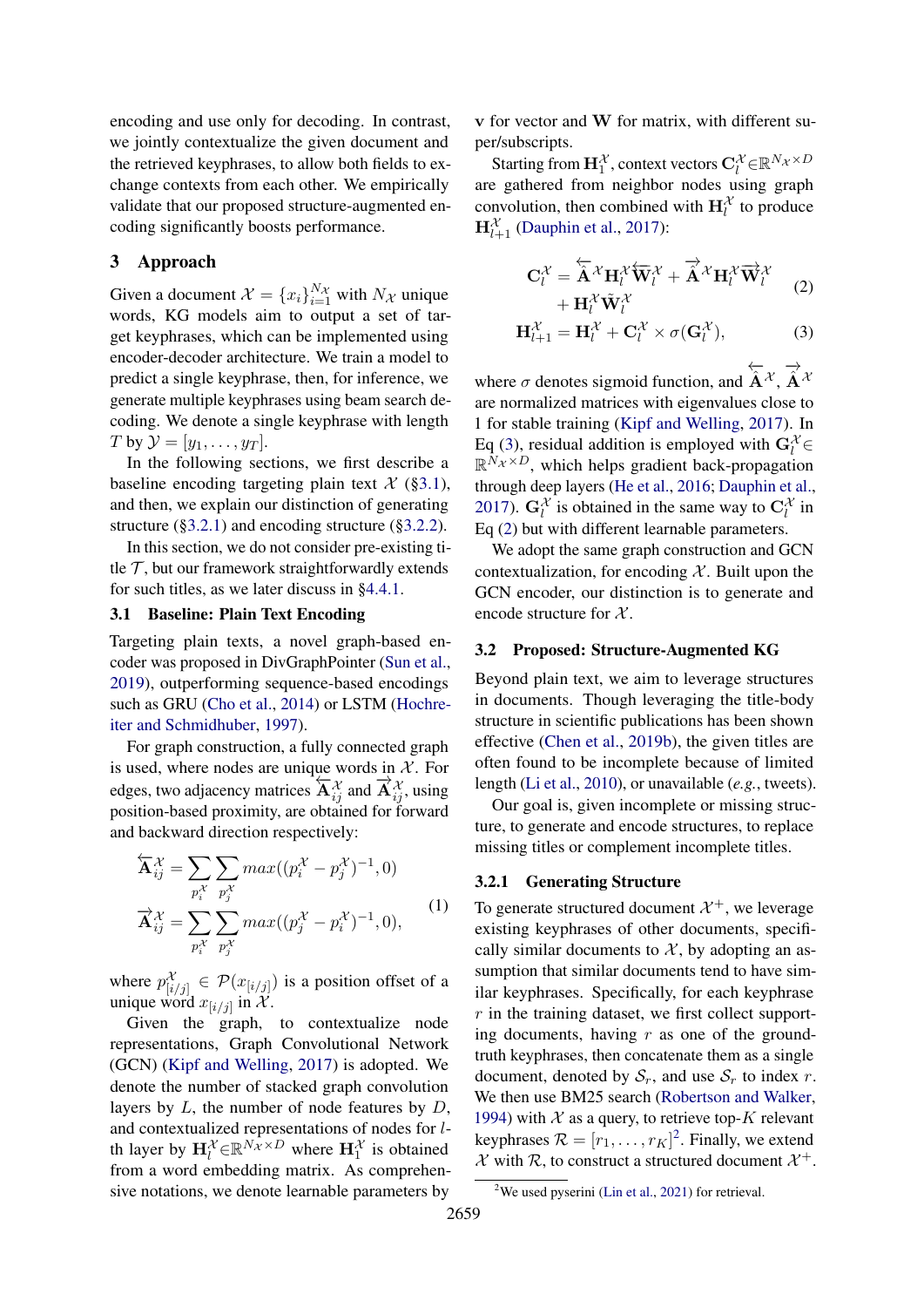<span id="page-3-3"></span>

Figure 1: Overall approach: Red-colored words or phrases are texts included in decoded keyphrases. Black edges and blue edges are proximity between nodes, obtained from  $X$  and  $\mathcal R$  respectively, where the thickness indicates the degree of relatedness between nodes. To construct an integrated graph for social posts, we connect two graphs (from  $\mathcal X$  and  $\mathcal R$ ), using green edges, and for scientific articles, we construct a multigraph with two types of edges (for  $X$  and  $\mathcal{R}$ ), by merging nodes having the same words, depicted by green nodes.

Having relevant keyphrases  $R$  enhances both encoding and decoding phases, as described next.

# <span id="page-3-0"></span>3.2.2 Encoding Structure

Once we augment  $\mathcal X$  with  $\mathcal R$ , our next step is to integrate X and R into  $\mathcal{X}^+$ , and jointly contextualize contents in  $\mathcal{X}^+$  by exchanging contexts between the two fields.

For effective integration, we represent  $\mathcal{X}^+$  as an integrated graph, that can be flexibly designed, based on the following principle: A pair of two highly related nodes should be connected by an edge or merged into a single node, while unrelated nodes should be separated from each other.

For encoding  $X$ , we adopt the GCN contextualization, described in [§3.1.](#page-2-0) On the other hand, for R, graphs are differently encoded for open- and closed-set scenarios, as below.

- Closed set  $\mathcal{Y}$ : Keyphrases in  $\mathcal{R}$  are likely to be reused for the target keyphrases  $\mathcal{Y}$ , where *keyphrase* in R is assigned as a node. The keyphrase can be copied as  $Y$  based on the node representation.
- Open set  $\mathcal{Y}$ : Keyphrases may not be reused, such that words in  $R$  should be combined with other words to generate novel keyphrases, for which we assign the node with a *keyword* in R.

In the following two sections, we introduce our Graph-based Structured Document Encoder, or GSEnc, specifically for closed ([§3.2.3\)](#page-3-1) and open set  $\mathcal{Y}$  ([§3.2.4\)](#page-4-0) respectively.

# <span id="page-3-1"></span>3.2.3 GSEnc for closed set Y

Targeting closed set keyphrases, we jointly contextualize word nodes from  $X$  and keyphrase nodes from  $R$ , by building a graph each, then generate connecting edges between the two for propagating contexts across graphs.

Constructing and encoding graph for  $\chi$  follow [§3.1.](#page-2-0) On the other hand, for  $R$ , we set a single phrase node for each keyphrase, instead of multiple word nodes, to enable a decoder to copy the keyphrase as-is based on the node features. For edge construction, instead of position-based proximity in Eq [\(1\)](#page-2-5) which is not available for keyphrase nodes, we adopt co-occurrence-based proximity, as frequently co-occurred keyphrases tend to have similar topics<sup>[3](#page-3-2)</sup>. Specifically, we compute adjacency matrix  $A^R$  as conditional probabilities based on co-occurrence between keyphrases, then, contexts are gathered using graph convolution, similar to Eq [\(2\)](#page-2-3).

$$
\mathbf{A}_{jk}^{\mathcal{R}} = p(r_k|r_j) \tag{4}
$$

$$
\mathbf{C}_l^{\mathcal{R}} = \hat{\mathbf{A}}^{\mathcal{R}} \mathbf{H}_l^{\mathcal{R}} \hat{\mathbf{W}}_l^{\mathcal{R}} + \mathbf{H}_l^{\mathcal{R}} \tilde{\mathbf{W}}_l^{\mathcal{R}}, \qquad (5)
$$

where  $\mathbf{H}_{l}^{\mathcal{R}} \in \mathbb{R}^{K \times D}$  is node features for  $\mathcal{R}$  in l-th layer,  $p(r_k|r_i)$  is the probability that  $r_k$  co-

<span id="page-3-2"></span> $3W$ e say two keyphrases co-occur when the two keyphrases are gold keyphrases for the same document.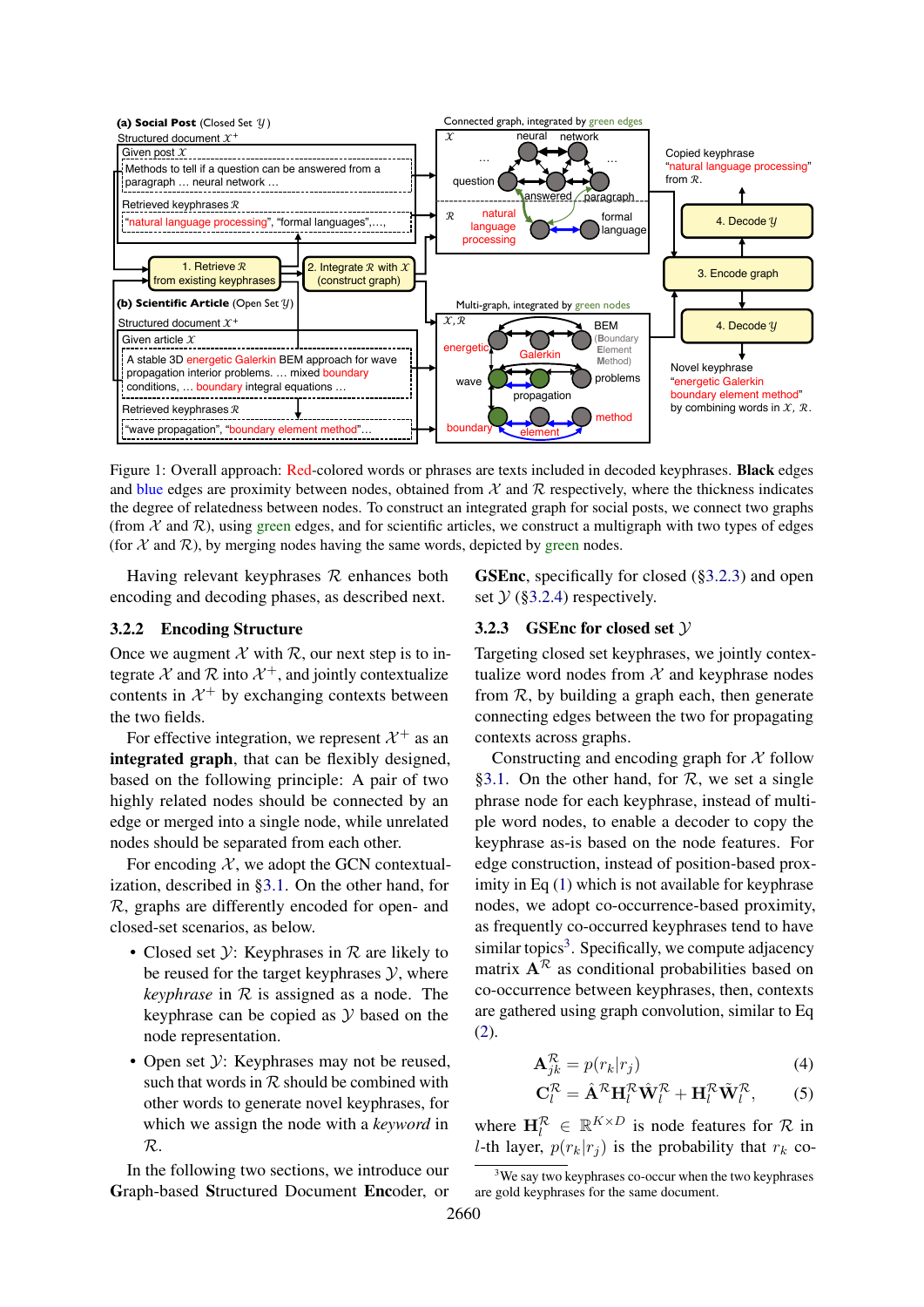occurs given  $r<sub>i</sub>$ , which is computed using the training dataset, and  $\hat{A}^{\mathcal{R}}$  is normalized matrix from  $\mathbf{A}^{\mathcal{R}}$ , as in  $\hat{\mathbf{A}}^{\mathcal{X}}$  from  $\mathbf{A}^{\mathcal{X}}$ .

We now discuss how to connect the two graphs for  $X$  and  $R$  (green edges in Figur[e1\)](#page-3-3). For such connection, we are inspired by connecting query (keyphrase in our case) and document, using relevance feedbacks, such as clicks on matching querydocument pair. As we have no such feedback between each keyphrase  $r_j \in \mathcal{R}$  and  $\mathcal{X}$ , we can adopt zero-shot query log synthesis [\(Ma et al.,](#page-9-10) [2021\)](#page-9-10), by using *pseudo*-relevance feedback [\(Rocchio,](#page-9-11) [1971\)](#page-9-11): We treat supporting documents  $S_{r_j}$  as feedback documents with pseudo-relevance to  $r_j$ , to connect  $r_i$  with X using top-M overlapped words, denoted by  $S_{r_j}^*$ , between  $S_{r_j}$  and X. For selecting top-M, an unsupervised signal frequently used is tf-idf, to favor words appearing frequently in  $S_{r_j}$  (*i.e.*, representative words) but infrequently in other documents (*i.e.*, discriminative words) [\(Xu and Croft,](#page-10-5) [2017\)](#page-10-5). Alternatively, query generators can be supervised as a separate task, requiring additional training data, so we adopt the former.

Given  $S_{r_j}^*$ , we construct an edge between  $x_i$  and  $r_j$ , if and only if  $x_i$  is included in  $S^*_{r_j}$ , then we enable the encoder to estimate a proper edge weight  $\overleftrightarrow{A}_{ij}$ , using graph attention network (Veličković [et al.,](#page-10-6) [2018\)](#page-10-6) [4](#page-4-1) , such that only relevant contexts are exchanged between  $\mathcal X$  and  $\mathcal R$ .

$$
\overleftrightarrow{\mathbf{A}}_{ij} = f(\overleftrightarrow{\mathbf{v}}^{\top}[\overleftrightarrow{\mathbf{W}}\mathbf{H}_{i,l}^{\mathcal{X}}||\overleftrightarrow{\mathbf{W}}\mathbf{H}_{j,l}^{\mathcal{R}}])
$$
(6)

$$
\mathbf{C}_l^{\mathcal{X}\to\mathcal{R}} = \text{softmax}(\overleftrightarrow{\mathbf{A}}^{\top})\overleftrightarrow{\mathbf{W}}\mathbf{H}_l^{\mathcal{X}} \in \mathbb{R}^{K \times D} \quad (7)
$$

$$
\mathbf{C}_l^{\mathcal{R}\to\mathcal{X}}=\text{softmax}(\overleftrightarrow{\mathbf{A}})\overleftrightarrow{\mathbf{W}}\mathbf{H}_l^{\mathcal{R}}\in\mathbb{R}^{N_{\mathcal{X}}\times D},\quad(8)
$$

where  $f(\cdot)$  is LeakyReLU nonlinearity [\(Maas et al.,](#page-9-12) [2013\)](#page-9-12), and "||" denotes concatenation. In addition, we further leverage pseudo-relevance feedbacks, to augment contexts of  $r_j$ , by using  $S_{r_j}$  to initialize node features for  $r_j$ :  $\mathbf{H}_{1,j}^{\mathcal{R}} = \mathbf{E}^{\top} f(\mathcal{S}_{r_j}) \in \mathbb{R}^D$ , where E is a trainable word embedding matrix, and f weighs each word in  $S_{r_j}$ . For f, we adopt tf-idf<sup>[5](#page-4-2)</sup>.

Finally, we add all gathered contexts and com-

bine these with  $\mathbf{H}_{l}^{[\mathcal{X}/\mathcal{R}]}$  $\lim_{l}$  in Similar to Eq [\(3\)](#page-2-2).

<span id="page-4-3"></span>
$$
\mathbf{H}_{l+1}^{\mathcal{X}} = \mathbf{H}_l^{\mathcal{X}} + \mathbf{C}_l^{\mathcal{X}} \times \sigma(\mathbf{G}_l^{\mathcal{X}}) + \mathbf{C}_l^{\mathcal{R}\rightarrow\mathcal{X}} \times \sigma(\mathbf{G}_l^{\mathcal{R}\rightarrow\mathcal{X}})
$$
(9)

$$
\mathbf{H}_{l+1}^{\mathcal{R}} = \mathbf{H}_{l}^{\mathcal{R}} + \mathbf{C}_{l}^{\mathcal{R}} \times \sigma(\mathbf{G}_{l}^{\mathcal{R}})
$$
  
+ 
$$
\mathbf{C}_{l}^{\mathcal{X}\rightarrow\mathcal{R}} \times \sigma(\mathbf{G}_{l}^{\mathcal{X}\rightarrow\mathcal{R}}),
$$
 (10)

where the Gs are obtained in the same way to Cs but with different learnable parameters.

#### <span id="page-4-0"></span>3.2.4 GSEnc for open set  $\mathcal Y$

Targeting open set keyphrases, we jointly contextualize word nodes from both  $\mathcal X$  and  $\mathcal R$ .

Since nodes for  $X$  and  $R$  have the same granularity (*i.e.*, word-level nodes), instead of connecting two graphs (for  $X$  and  $\mathcal{R}$ ) using edges, we construct a single integrated graph, by merging a node for  $X$  and a node for  $R$  whenever the two nodes correspond to the same word (green nodes in Figur[e1\)](#page-3-3). Such integration enables contexts scattered across the two fields to be effectively gathered into the merged node, from which other nodes connected to the merged node also can exchange their contexts with each other through the merged node. Though sharing nodes, we use separate edges for  $\mathcal X$  and  $\mathcal R$ , for structure-aware encoding. That is, the merged graph becomes a multigraph; we connect a pair of nodes with two types of edges (black edges for  $\mathcal{X}$ and blue edges for  $R$  in Figur[e1\)](#page-3-3). We denote the contextualized features for nodes on the merged graph, including nodes from both  $X$  and  $\mathcal{R}$ , by  $\mathbf{H}_{l}^{\mathcal{X}^+_{\text{merged}}}.$ 

As in Eq [\(2\)](#page-2-3), using graph convolution and the two types of edges, we aggregate neighbor contexts from X and R, into  $C_l^{\tilde{\mathcal{X}}_{\text{merged}}}$  $\frac{\lambda_{\text{merged}}}{l}$  and  $\mathbf{C}_{l}^{\mathcal{R}_{\text{merged}}}$  $\sum_{l}^{K_{\text{merged}}}$  respectively, while obtaining  $G_l^{\chi_{\text{merged}}}$  $\alpha_l^{\mathcal{R}_{\text{merged}}}$ nerged  $\sum_{l}^{\text{Comerged}}$  similarly. For adjacency matrix for keywords in  $R$ , we use position-based proximity between two keywords within each keyphrase in  $\mathcal{R}$ , as in Eq [\(1\)](#page-2-5). Then, we combine both contexts to update  $\mathbf{H}_{l}^{\mathcal{X}_{\text{merged}}^{+}}$ .

$$
\mathbf{H}_{l+1}^{\mathcal{X}_{\text{merged}}^{+}} = \mathbf{H}_{l}^{\mathcal{X}_{\text{merged}}^{+}} \times \sigma(\mathbf{G}_{l}^{\mathcal{X}_{\text{merged}}}) \qquad (11)
$$

$$
+ \mathbf{C}_{l}^{\mathcal{X}_{\text{merged}}} \times \sigma(\mathbf{G}_{l}^{\mathcal{X}_{\text{merged}}}) \qquad (12)
$$

$$
+ \mathbf{C}_{l}^{\mathcal{R}_{\text{merged}}} \times \sigma(\mathbf{G}_{l}^{\mathcal{R}_{\text{merged}}}).
$$

Given the contextualized node features at the last GCN layer, such as  $(\mathbf{H}_{L}^{\mathcal{X}},\mathbf{H}_{L}^{\mathcal{R}})$  or  $\mathbf{H}_{L}^{\mathcal{X}^{+}_{\text{merged}}},$  for closed set  $Y$  or open set  $Y$  respectively, we feed the features into the decoder, to generate keyphrases.

<span id="page-4-1"></span><sup>&</sup>lt;sup>4</sup>We use single-head attention. In our experiments, performances between single/multi-head attention were comparable. <sup>5</sup>Since the number of documents in  $S_{r_j}$  can vary among

<span id="page-4-2"></span>keyphrases, we normalized tf-idf weights to have unit norm.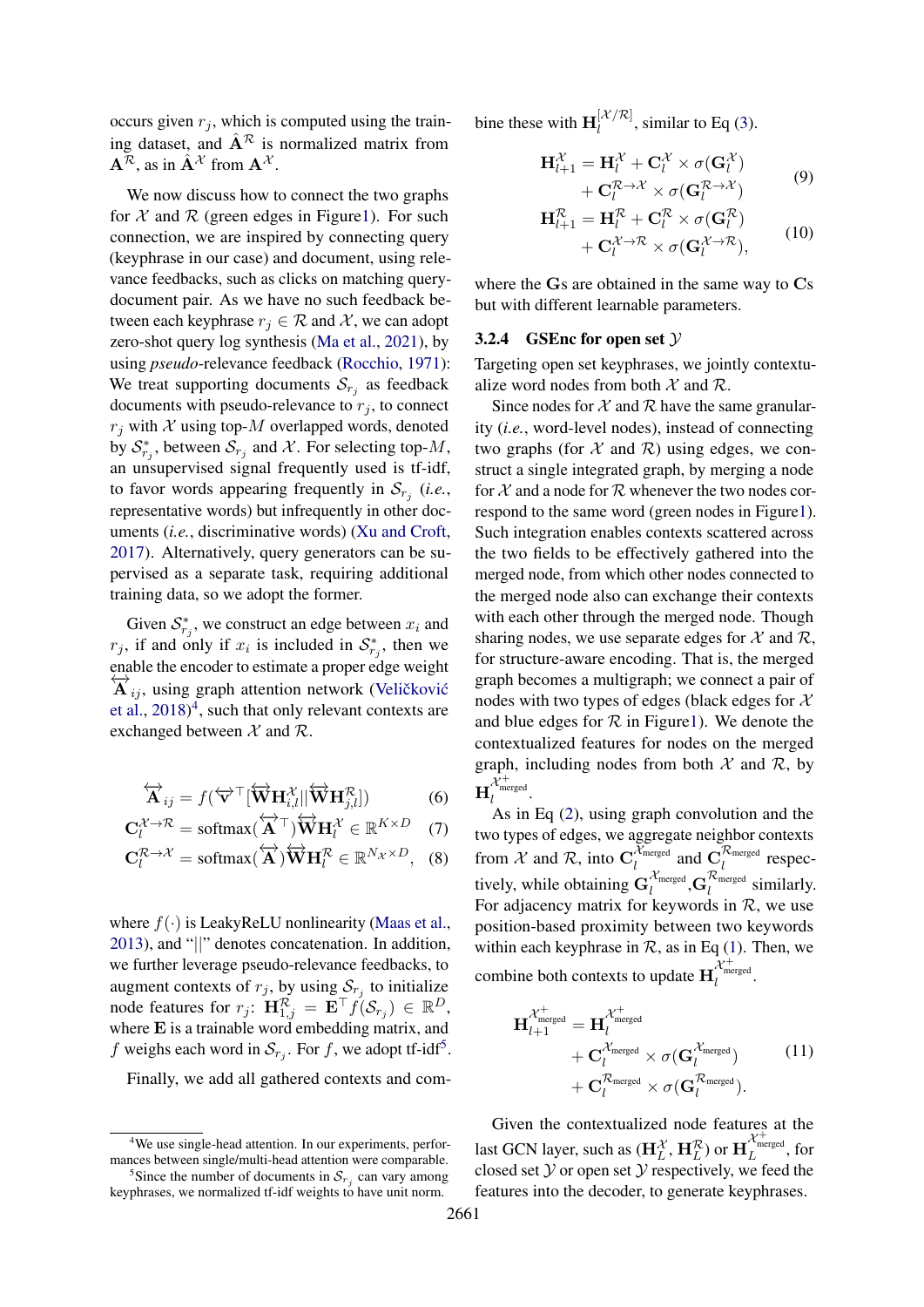#### 3.3 Decoder

The goal of the decoder is to generate a target keyphrase  $\mathcal{Y}=[y_1,\ldots,y_T]$  with length T, based on the contextualized features on  $\mathcal{X}^+$  from the encoder. While standard KG models either copy words from  $X$  or generate words from the predefined vocabulary  $V$ , we have  $R$  as an additional source, which provides valid keyphrase candidates already used for similar documents. To leverage  $R$  for decoding, depending on the application, we allow the decoder to copy either (a) keyphrases (closed set  $Y$ ) or (b) words (open set  $Y$ ), from  $\mathcal{R}$ .

(a) Closed set  $\mathcal{Y}$ : copying keyphrases In social media posts, a few keyphrases (*e.g.*, trending hashtags) cover most of the potential target keyphrases. Thus, when  $Y$  is included in  $R$ , copying a keyphrase (*e.g.*, "natural language processing" in Figure [1\)](#page-3-3) from  $R$  makes efficient decoding.

To copy relevant keyphrases, we compute relevance score  $\phi_i$  of each  $r_i \in \mathcal{R}$  to X, using inner product between  $\mathbf{H}^{\mathcal{R}}_{L,j}$  and the summarized features for X, denoted by  $\tilde{\mathbf{h}}^{\tilde{\mathcal{X}}}$ :

$$
\phi_j = \mathbf{H}_{L,j}^{\mathcal{R}} \mathbf{I} \tilde{\mathbf{h}}^{\mathcal{X}}, \tilde{\mathbf{h}}^{\mathcal{X}} = \sum_{i=1}^{N_{\mathcal{X}}} \alpha_i \mathbf{H}_{L,i}^{\mathcal{X}}
$$
(12)

$$
\alpha_i = \text{softmax}_i(\mathbf{v}_{\text{pool}}^{\top} \text{tanh}(\mathbf{W}_{\text{pool}} \mathbf{H}_{L,i}^{\mathcal{X}})). \quad (13)
$$

Given  $\{\phi_j\}_{j=1}^K$ , we copy top-ranked keyphrases among  $\mathcal{R}$ , regarding  $\{\phi_j\}_{j=1}^K$ . For training, we use mean square error  $(MSE)^6$  $(MSE)^6$  as the objective function:  $\mathcal{L}_{MSE} = \sum_{j=1}^{K} ||\phi_j - \phi_j^*||_2^2$ , where  $\phi_j^* = 1$  if  $r_j =$  $\mathcal{Y}$  and  $\phi_j^* = 0$  otherwise.

(b) Open set  $\mathcal{Y}$ : copying keywords On the other hand, in scientific publications, copying a word from R (*e.g.*, "element", "method" in Figure [1\)](#page-3-3) enables the decoder to generate novel keyphrases (*e.g.*, "energetic Galerkin boundary element method"), by combining the word with words from the other two sources (*e.g.*, "energetic Galerkin" from  $\mathcal{X}$ ).

We adopt a single layer GRU decoder equipped with copy mechanism [\(See et al.,](#page-9-13) [2017\)](#page-9-13). For simplicity, we denote  $\mathbf{H}_{L}^{\mathcal{X}_{\text{int?}}^+}$  by **H** and the number of nodes in the merged graph by  $N$ . For  $t$ -th word  $(i.e., y_t)$  decoding, copy scores  $p_t^{\text{copy}}$  $t_{t}^{\text{copy}}$  are computed using attention:  $p_{t,k}^{\text{copy}} = \text{softmax}(\mathbf{v}_1^{\top} \mathbf{W}_1[\mathbf{H}_k || \mathbf{o}_t]),$ 

where  $\mathbf{o}_t$  denotes the decoder hidden state. However,  $p_t^{\text{copy}}$ <sup>copy</sup> only covers  $y_t$  present in  $\mathcal{X}^+$ . To predict arbitrary  $y_t$  using V, generation scores  $p_t^{\text{gen}}$  $t_t^{\text{gen}}$  are computed by  $p_t^{\text{gen}} = \text{softmax}(\mathbf{E}_{\mathcal{V}}(\mathbf{W}_2[\hat{\mathbf{h}}_t||\mathbf{o}_t])),$ where  $\mathbf{E}_{\mathcal{V}} \in \mathbb{R}^{|\mathcal{V}| \times D}$  is a learnable word embedding matrix for V, and  $\hat{\mathbf{h}}_t$  (=  $\sum_{k=1}^{N} p_{t,k}^{\text{copy}} \mathbf{H}_k$ ) summarizes relevant contexts from  $\mathcal{X}^+$ , using  $p_t^{\text{copy}}$ t as relevance scores. The final score  $p_t^{\text{final}}$  is computed as a combination of the two scores using a gate value  $z_t$ :  $p_t^{\text{final}} = p_t^{\text{copy}} \times z_t + p_t^{\text{gen}} \times (1 - z_t)$ , and  $z_t = \sigma(\mathbf{v}_3^{\top}[\hat{\mathbf{h}}_t || \mathbf{o}_t])$ . Once  $y_t$  is decoded according to  $p_t^{\text{final}}$ , we update the decoder hidden state  $o_t$ :  $\mathbf{o}_{t+1} = \text{GRU}(\mathbf{y}_t, \mathbf{o}_t)$ , where  $\mathbf{y}_t \in \mathbb{R}^D$  is the feature vector for the decoded token  $y_t$ .

For  $y_t$ , previous work uses a word embedding matrix. However, when  $y_t$  is a rare word, which is often replaced by "[UNK]" symbol,  $y_t$  from the embedding matrix contains little information on the word. We thus leverage structure-aware representation H, to capture the meaning of  $y_t$  based on the contexts within  $\mathcal{X}^+$ . Specifically, when  $y_t$ is copied from  $\mathcal{X}^+$ , similar to  $p_t^{\text{final}}$ , we compute  $y_t$  as combination of H and  $E_{\mathcal{V}}$  from  $\mathcal{X}^+$  and  $\mathcal{V}$ respectively:  $\mathbf{y}_t = \mathbf{H}_{y_t \in \mathcal{X}^+} \times z_t + \mathbf{E}_{y_t \in \mathcal{V}} \times (1 - z_t),$ where  $\mathbf{H}_{y_t \in \mathcal{X}^+}$ ,  $\mathbf{E}_{y_t \in \mathcal{V}}$  are corresponding vectors for  $y_t$  from **H** and  $\mathbf{E}_{\mathcal{V}}$  respectively.

Following convention [\(Meng et al.,](#page-9-0) [2017\)](#page-9-0), to predict multiple keyphrases, we use beam search with beam size 200, and then use top-ranked keyphrases as final predictions. For training, we use cross entropy loss on  $y_t$  as the objective function.

### 4 Experiment

### 4.1 Dataset

<span id="page-5-1"></span>

|                | # of | # of unique | # of KP | $\%$ of |  |
|----------------|------|-------------|---------|---------|--|
| <b>Dataset</b> | D    | KР          | per D   | abs KP  |  |
| Twitter        | 44K  | 4Κ          | 1.13    | 71.4    |  |
| Weibo          | 46K  | 2K          | 1.06    | 75.7    |  |
| <b>SE</b>      | 49K  | 12K         | 2.43    | 54.3    |  |
| KP20k          | 510K | 670K        | 2.94    | 36.7    |  |

Table 2: Statistics for three social datasets and a scientific publication dataset. "D" and "KP" are short for document and keyphrases respectively. "abs KP" denotes absent keyphrases. SE denotes StackExchange.

We conducted experiments on social media posts and scientific publication, with missing or incomplete structures. We present statistics on the datasets in Table [2.](#page-5-1)

For social media posts, we used three public datasets including not only microblog posts such

<span id="page-5-0"></span><sup>&</sup>lt;sup>6</sup>We also tried cross entropy, but found the MSE to be better empirically.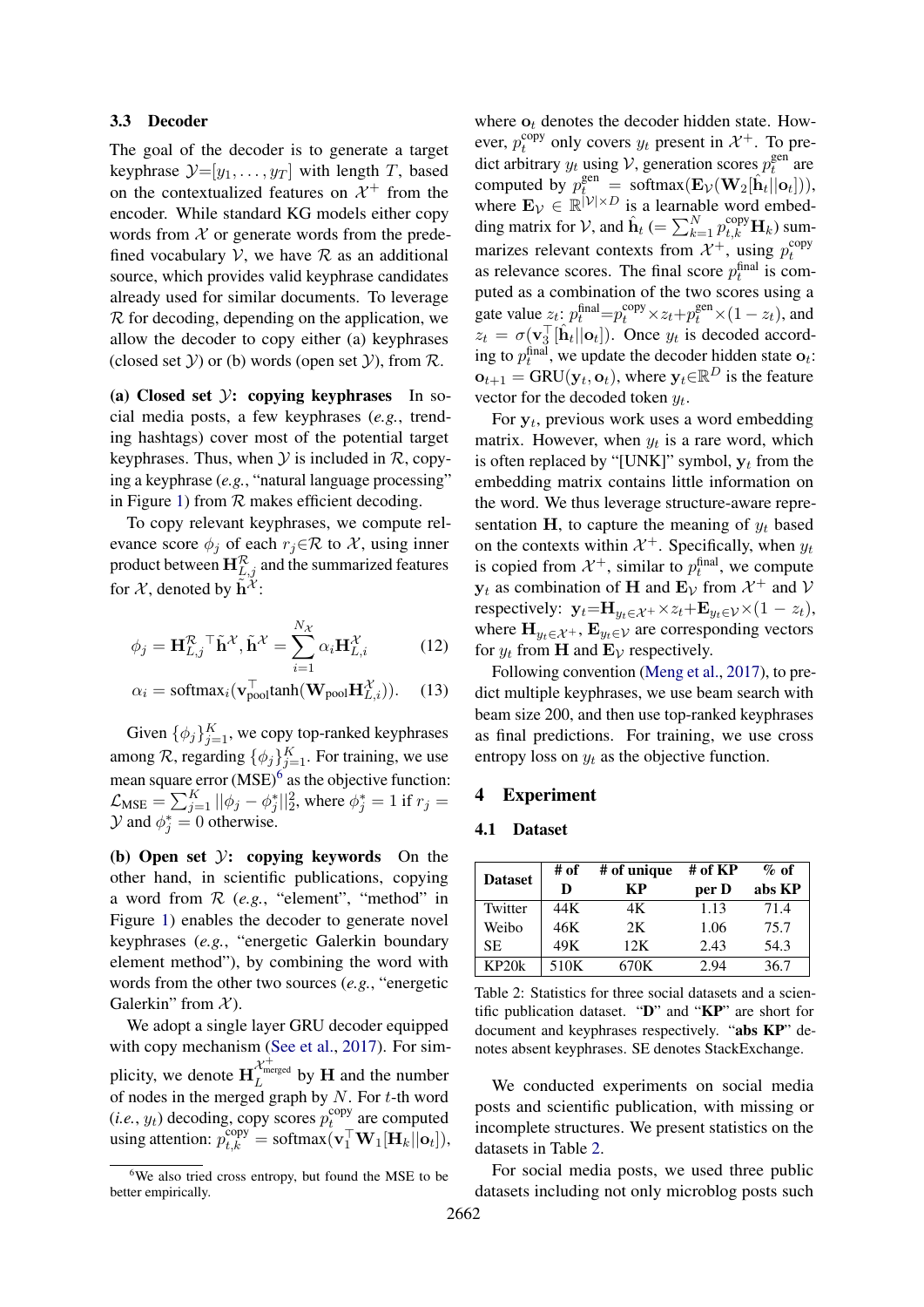as Twitter and Weibo, but also a Q&A platform such as StackExchange [\(Wang et al.,](#page-10-3) [2019\)](#page-10-3)<sup>[7](#page-6-0)</sup>. In the Twitter and Weibo datasets, user-assigned hashtags are treated as keyphrases of a corresponding post. Hashtags in the middle of a post were treated as present keyphrases, and hashtags either before or after a post were treated as absent keyphrases and are removed from the post. For the StackExchange dataset, a given document is a question, and keyphrases are manually annotated by users. Different from microblogs, for each question, there is a title and a description such that the given document is a concatenation of the title and the description for the question. For training and evaluation, document-keyphrase pairs are partitioned into train, validation, and test splits consisting of 80%, 10%, and 10% of the entire data respectively.

As in [\(Wang et al.,](#page-10-3) [2019\)](#page-10-3), we adopted macroaveraged F1@k and mean average precision (mAP) as evaluation metrics. To compute F1@k, we count the number of correct keyphrases among the topk predictions (denoted by  $hit@k$ ), then, precision and recall are computed as  $hit@k$  divided by the number of predictions (*i.e.*, k) and the number of gold keyphrases respectively. We report F1@1/3 for Twitter/Weibo and F1@3/5 for StackExchange considering the average number of keyphrases in datasets (1.13, 1.06, and 2.43 respectively). For all datasets, we report mAP over the top-5 predictions.

For scientific publication, we use KP20k dataset [\(Meng et al.,](#page-9-0) [2017\)](#page-9-0). Since the original dataset includes duplicates between train/test documents, we use a preprocessed dataset without du-plicates, released by [\(Chen et al.,](#page-8-1) [2019a\)](#page-8-1)<sup>[8](#page-6-1)</sup>. The dataset has 510K, 20K, 20K documents for train, validation, and test datasets respectively. As in the baselines, we use F1@5/10 as evaluation metrics.

For all datasets, following [\(Meng et al.,](#page-9-0) [2017\)](#page-9-0), we applied stemming using Porter Stem-mer [\(Porter,](#page-9-14) [1980\)](#page-9-14)<sup>[9](#page-6-2)</sup> as preprocessing, where duplicate keyphrases were removed after stemming.

#### 4.2 Baselines

We compared our models with previous state-ofthe-art KG baselines as well as KE baselines.

For KE baselines, we use TextRank [\(Mihalcea](#page-9-15) [and Tarau,](#page-9-15) [2004\)](#page-9-15) and TF-IDF which are the most popular unsupervised keyword ranking models, and a neural sequence tagging model [\(Zhang et al.,](#page-10-7) [2016\)](#page-10-7) (denoted by Seq-Tag) that predicts keyphrase spans within the given document.

For KG baselines, we use CopyRNN [\(Meng](#page-9-0) [et al.,](#page-9-0) [2017\)](#page-9-0) and CorrRNN [\(Chen et al.,](#page-8-3) [2018\)](#page-8-3) in common for both social media posts and scientific publication. CopyRNN adopts standard encoderdecoder architecture with copy mechanism. CorrRNN exploits correlation between keyphrases to predict diverse keyphrases. We compare our proposed model with the previous state-of-the-art baselines, including TAKG [\(Wang et al.,](#page-10-3) [2019\)](#page-10-3) for social media post datasets, that augments contexts of the given posts using topic modeling, and KG-KE-KR-M [\(Chen et al.,](#page-8-1) [2019a\)](#page-8-1) for KP20k, that uses the retrieved keyphrases  $R$  to provide the decoder with additional contexts. Note that, different from ours, KG-KE-KR-M separately encodes  $X$  and  $\mathcal{R}$ , thus do not enjoy structure-aware representations.

To validate the effectiveness of joint contextualization of  $X$  and  $\mathcal R$  on the graph, we also conduct an ablation study, where we compare our proposed model to the ablation model that separately encodes the graph for  $\mathcal X$  and the graph for  $\mathcal R$  (denoted by w/o integration). For social media posts, we exclude all edges between  $X$  and  $R$  (green edges in Figure [1\)](#page-3-3). For scientific publication, we separately encode two graphs (each for  $\mathcal X$  or  $\mathcal R$ ) instead of a merged multigraph. The ablation model is similar to KG-KE-KR-M that also separately encodes  $X$  and  $\mathcal R$ , while differing in the encoder (graph encoder, instead of sequence encoder).

# 4.3 Implementation Details

For fair comparisons, we use the same hyperparameters and training strategy to the baselines, such as the size of the predefined vocabulary  $V$ , batch size of 64, Adam optimizer [\(Kingma and Ba,](#page-9-16) [2015\)](#page-9-16) with 0.001 initial learning rate, and gradient clipping [\(Pascanu et al.,](#page-9-17) [2013\)](#page-9-17) with 1.0 threshold.

As exceptions, we set the best value for  $D$ ,  $L, K$ , and  $M$ , based on validation performance. The best D, among  $\{150, 300\}$ , was 300 for all datasets. The best L, among  $\{2, 3, 4, 5\}$ , was 2 for social datasets and 3 for KP20k. The best K, among {10, 20, 30, 40, 50}, was 20/20/30, for Twitter/Weibo/StackExchange respectively. Because of the larger number of keyphrases per document in StackExchange (2.43) than Twitter (1.13) and Weibo  $(1.06)$ , K should be larger in StackEx-

<span id="page-6-1"></span><span id="page-6-0"></span><sup>7</sup><https://github.com/yuewang-cuhk/TAKG> <sup>8</sup>[https://github.com/Chen-Wang-CUHK/](https://github.com/Chen-Wang-CUHK/KG-KE-KR-M)

<span id="page-6-2"></span>[KG-KE-KR-M](https://github.com/Chen-Wang-CUHK/KG-KE-KR-M) <sup>9</sup>[https://www.nltk.org/\\_modules/nltk/](https://www.nltk.org/_modules/nltk/stem/porter.html)

[stem/porter.html](https://www.nltk.org/_modules/nltk/stem/porter.html)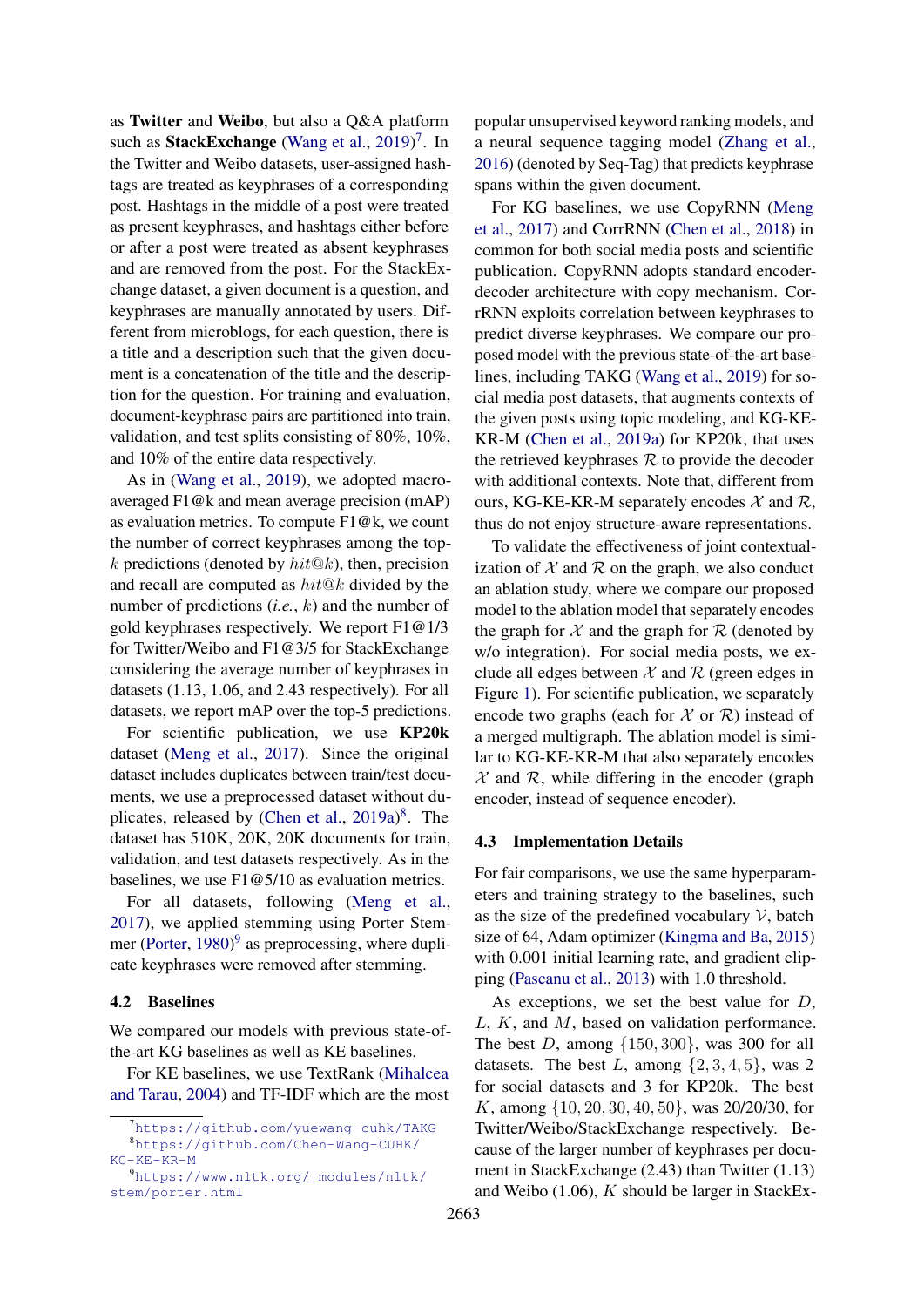<span id="page-7-1"></span>

|                        | Social media post        |                   |                   |                   |                      | <b>Scientific articles</b> |             |                   |                   |                   |                          |
|------------------------|--------------------------|-------------------|-------------------|-------------------|----------------------|----------------------------|-------------|-------------------|-------------------|-------------------|--------------------------|
| Model                  | <b>Twitter</b>           |                   | Weibo             |                   | <b>StackExchange</b> |                            | KP20k       |                   |                   |                   |                          |
|                        | F1@1                     | F1@3              | mAP               | F1@1              | F1@3                 | mAP                        | F1@3        | F1@5              | mAP               | F1@5              | F1@10                    |
| <b>KE</b> baselines    |                          |                   |                   |                   |                      |                            |             |                   |                   |                   |                          |
| TF-IDF                 | 1.2                      | 1.1               | 1.9               | 1.9               | 1.5                  | 2.5                        | 13.5        | 12.7              | 12.6              | 8.7               | 11.3                     |
| TextRank               | 1.7                      | 1.9               | 1.9               | 0.2               | 0.5                  | $0.6^{\circ}$              | 6.0         | 8.3               | 4.8               | 15.1              | 13.2                     |
| Seq-Tag                | $22.8_3$                 | 12.3 <sub>2</sub> | $22.4_3$          | 16.3 <sub>2</sub> | 9.0 <sub>1</sub>     | $16.5_3$                   | $17.6_{16}$ | $12.8_{12}$       | $19.0_{13}$       | ٠                 | $\overline{\phantom{a}}$ |
| KG w/o structure       |                          |                   |                   |                   |                      |                            |             |                   |                   |                   |                          |
| CopyRNN                | $36.6_{11}$              | 26.85             | $43.1_{12}$       | 32.0 <sub>3</sub> | $22.7_2$             | 38.0 <sub>1</sub>          | $31.5_3$    | $27.4_2$          | $33.5_1$          | 30.6 <sub>1</sub> | 27.3 <sub>0</sub>        |
| CorrRNN                | $35.0_8$                 | $26.1_{4}$        | 41.6 <sub>5</sub> | 31.6 <sub>7</sub> | 22.2 <sub>5</sub>    | 37.5 <sub>8</sub>          | $30.9_3$    | 27.0 <sub>2</sub> | 32.9 <sub>6</sub> | $29.1_2$          | $26.4_2$                 |
| KG-KE-KR-M             | ۰                        |                   |                   |                   |                      | ٠                          |             |                   | $\sim$            | 31.7 <sub>0</sub> | 28.2 <sub>0</sub>        |
| KG w/ structure        |                          |                   |                   |                   |                      |                            |             |                   |                   |                   |                          |
| TAKG (topic)           | $38.5_3$                 | 27.8 <sub>0</sub> | 45.1 <sub>2</sub> | $35.0_3$          | $24.4_2$             | $41.3_4$                   | $33.4_2$    | 29.2 <sub>1</sub> | $35.5_1$          |                   |                          |
| TGNet (title)          | $\overline{\phantom{0}}$ |                   |                   |                   |                      | $\overline{\phantom{0}}$   | $32.0_3$    | $27.8_3$          | $34.1_{4}$        | $31.4_3$          | $28.1_3$                 |
| KG w/ structure (ours) |                          |                   |                   |                   |                      |                            |             |                   |                   |                   |                          |
| GSEnc (keyphrase)      | $38.8_7$                 | $28.1_2$          | 45.5 <sub>6</sub> | 42.8 <sub>6</sub> | $29.5_3$             | $\mathbf{50.0}_{4}$        | $35.2_3$    | 30.9 <sub>2</sub> | $37.8_3$          | 32.9 <sub>3</sub> | $29.0_2$                 |
| w/o integration        | $36.8_4$                 | 27.0 <sub>5</sub> | 43.3 <sub>2</sub> | 38.64             | $27.0_3$             | $45.7_3$                   | $33.2_3$    | $29.3_2$          | 35.5 <sub>2</sub> | $31.9_3$          | $27.9_2$                 |

Table 3: Keyphrase prediction performance. **Bold-face** indicates the best performance with significance ( $p < 0.05$ ) using Student's paired t-test). We report average performance with standard deviation with different random seeds of 5 runs (*e.g.*, 29.4<sub>1</sub> indicates  $29.4 \pm 0.1$ ).

change. For fair comparison with KG-KE-KR-M that uses the retrieved keyphrases, we used the same R used in KG-KE-KR-M, for KP20k. For M for social media posts ([§3.2.3\)](#page-3-1), we search the best value among  $\{10, 25, 50, 100\}$ . The best M was 50 for both Twitter and Weibo, while it was 25 for StackExchange. Since documents are longer in StackExchange (88 words on average) than Twitter (20) and Weibo (33) with length limitation, smaller M makes more conservative edge construction.

Our experiments were conducted using a single GeForce RTX 2080Ti NVIDIA GPU. We used Pytorch [\(Paszke et al.,](#page-9-18) [2019\)](#page-9-18) for implementation.

### 4.4 Evaluation

In this section, we confirm the effectiveness of structures in documents for KG, and validate the superiority of the proposed structure over other structures. Results are shown in Table [3.](#page-7-1)

Since large portion of ground-truth keyphrases are absent keyphrases (*i.e.*, context-scarce  $X$ ), KE models show significantly worse performances compared to KG models, on both datasets.

Among KG models, structures in document significantly improve performances, for both datasets, where TAKG with latent topics and TGNet with title significantly outperform the other KG models without structures, except KG-KE-KR-M on KP20k. However, both a small number of latent topics and short titles have limited information. In contrast, by retrieving relevant keyphrases from existing keyphrases, we augment the given document with sufficient topical information. As a result, GSEnc outperforms all baselines, except TAKG on

Twitter with comparable performance.

For social datasets, in addition to having superior or comparable performance over baselines, our proposed model, by avoiding sequential decoding, requires much lower computational costs than other KG models. Regarding computational efficiency, our model can process each text in about 22 ms (21 ms for retrieving  $R$  and less than 1 ms for the rest) while other KG approaches consume about 90 ms.

Meanwhile, we stress that it is important to jointly contextualize  $X$  and  $\mathcal{R}$ , to enjoy mutual benefits between them; we found that performance significantly decrease on all datasets, when we separately encode them (w/o integration in Table [3\)](#page-7-1).

<span id="page-7-2"></span><span id="page-7-0"></span>4.4.1 Integrating  $R$  with given titles

| Model        | Input                                 | KP20k | SE.  |  |
|--------------|---------------------------------------|-------|------|--|
|              |                                       | F1@3  | F1@5 |  |
| <b>TGNet</b> | $\chi$ + $\tau$                       | 31.4  | 32.O |  |
| GSEnc (ours) | $\chi_{+R}$                           | 32.9  | 35.4 |  |
|              | $\mathcal{X}+\mathcal{R}+\mathcal{T}$ | 32.9  | 36.3 |  |

Table 4: Evaluation results using different structures: SE denotes for StackExchange dataset.

When titles are available, we can use  $R$ , to complement concise, but incomplete titles (high precision, low recall), by providing missing terms in the title (increasing recall). In this section, we explain how to integrate  $\mathcal R$  and title (denoted by  $\mathcal T$ ), for better structured documents, and evaluate the effectiveness of such integration. We use KP20k and StackExchange datasets where titles of documents are written by the authors of the documents.

Since the title words are already represented as nodes in  $X$ , we can simply add another edge type,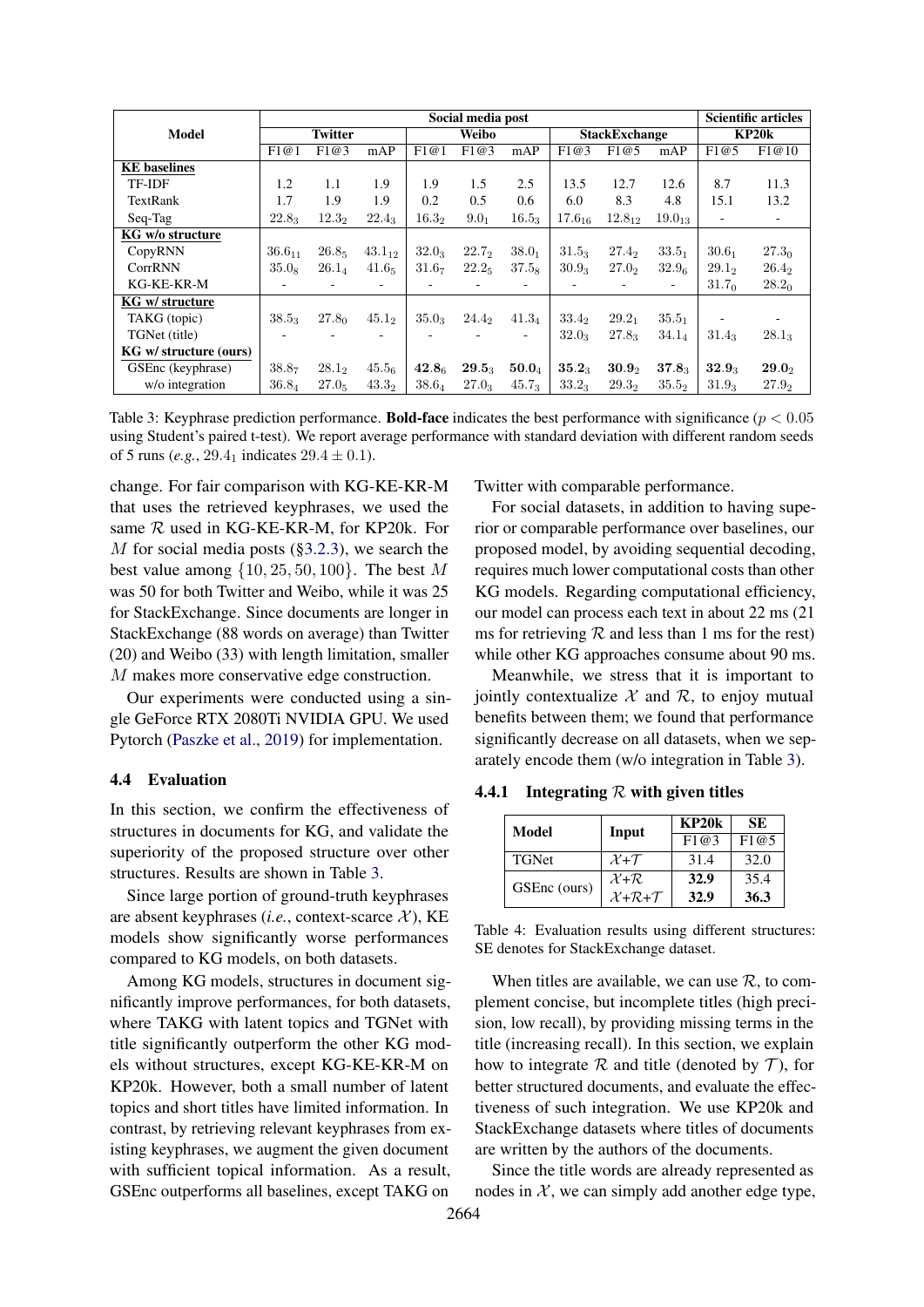as similarly done in [§3.2.4,](#page-4-0) to make three types of edges for the same node pair: edges from  $\mathcal{X}$ ,  $\mathcal{R}$ , and the given title respectively. As in edges for  $X$ , we use position-based proximity between title words, for edge weights. Given the title edges, we use contexts gathered from the title, to update contextualized representations, similar to Eq [\(3,](#page-2-2)[9\)](#page-4-3). The results are shown in Table [4.](#page-7-2)

We observe that  $R$  is more representative in KP20k than StackExchange, where the F1 accuracy of  $\mathcal R$  on gold keywords was 22.3 and 11.5, for KP20k and StackExchange respectively. This can be explained by the document length difference: When  $R$  is less relevant, for shorter documents in StackExchange, titles with high precision capture relevant keyphrases in  $\mathcal{R}$ , such that  $\mathcal{X} + \mathcal{R} + \mathcal{T}$ outperforms  $X + \mathcal{R}$ , while  $X + \mathcal{R}$  is sufficiently accurate, otherwise. Our proposed approach, by leveraging both fields, work well in both cases, outperforming TGNet that uses only title structure.

<span id="page-8-4"></span>4.4.2 Future work

| <b>Model</b> (Input)              | <b>ID</b> test | <b>OOD</b> test |  |
|-----------------------------------|----------------|-----------------|--|
|                                   | KP20k          | Inspec          |  |
| CopyRNN $(\mathcal{X})$           | 30.6           | 25.1            |  |
| GSEnc $(\mathcal{X}+\mathcal{R})$ | 32.9           | 24.4            |  |

Table 5: Different effects of leveraging R, for indistribution (ID) and out-of-distribution (OOD) test datasets. We present F1@5 performance of CopyRNN and GSEnc (ours), that uses  $\mathcal{X}$  and  $\mathcal{X} + \mathcal{R}$  as inputs, respectively.

Leveraging existing keyphrases in train set is specifically effective when test distribution is similar to the train distribution, *i.e.*, in-distribution test set, as we validated in our experiments. On the other hand, for out-of-distribution test set, where train/test distributions are different from each other, existing keyphrases may not be helpful. We empirically tested different effects of leveraging  $\mathcal{R}$ , by training models using KP20k training dataset and evaluating the models on KP20k test set (indistribution) and Inspec [\(Hulth,](#page-9-19) [2003\)](#page-9-19) test set (out-of-distribution). While, in KP20k datasets, keyphrases are labeled by authors of documents, keyphrases in Inspec are labeled by third-party annotators. In Table [5,](#page-8-4) we can observe that  $\mathcal R$ does not improve on out-of-distribution test set, while showing significant improvements on indistribution test set.

To overcome, as a future work, our retriever can be extended to use external sources such as

open-domain knowledge graphs [\(Shi et al.,](#page-10-8) [2017\)](#page-10-8) or Wikipedia texts [\(Yu and Ng,](#page-10-9) [2018\)](#page-10-9), that generalize well to out-of-distribution data. However, such external sources will be less effective than internal sources (*e.g.*, existing keyphrases), when most of target documents are in-distribution documents. We will explore effective integration strategies between internal/external sources, to enjoy complementary strengths of those, for better performance on both in-distribution and out-of-distribution documents.

### 5 Conclusion

We studied the problem of KG for scientific text and social posts, representing context-scarce scenarios with open and closed keyphrase set, respectively. Our work is two-phased, for augmenting and encoding missing/incomplete structure. Empirical evaluation results validate that our proposed model outperforms the state-of-the-art in both problems.

### Acknowledgments

This work is supported by IITP grants (ITRC, 2021- 2020-0-01789, 2021-2016-0-00464) and SNU AI Graduate School Program (2021-0-01343).

### References

- <span id="page-8-3"></span>Jun Chen, Xiaoming Zhang, Yu Wu, Zhao Yan, and Zhoujun Li. 2018. [Keyphrase generation with corre](https://doi.org/10.18653/v1/D18-1439)[lation constraints.](https://doi.org/10.18653/v1/D18-1439) In *Proceedings of the 2018 Conference on Empirical Methods in Natural Language Processing*, pages 4057–4066, Brussels, Belgium. Association for Computational Linguistics.
- <span id="page-8-1"></span>Wang Chen, Hou Pong Chan, Piji Li, Lidong Bing, and Irwin King. 2019a. [An integrated approach for](https://doi.org/10.18653/v1/N19-1292) [keyphrase generation via exploring the power of re](https://doi.org/10.18653/v1/N19-1292)[trieval and extraction.](https://doi.org/10.18653/v1/N19-1292) In *Proceedings of the 2019 Conference of the North American Chapter of the Association for Computational Linguistics: Human Language Technologies, Volume 1 (Long and Short Papers)*, pages 2846–2856, Minneapolis, Minnesota. Association for Computational Linguistics.
- <span id="page-8-0"></span>Wang Chen, Yifan Gao, Jiani Zhang, Irwin King, and Michael R Lyu. 2019b. Title-guided encoding for keyphrase generation. In *Proceedings of the AAAI Conference on Artificial Intelligence*, volume 33, pages 6268–6275.
- <span id="page-8-2"></span>Kyunghyun Cho, Bart van Merriënboer, Caglar Gulcehre, Dzmitry Bahdanau, Fethi Bougares, Holger Schwenk, and Yoshua Bengio. 2014. [Learning](https://doi.org/10.3115/v1/D14-1179) [phrase representations using RNN encoder–decoder](https://doi.org/10.3115/v1/D14-1179) [for statistical machine translation.](https://doi.org/10.3115/v1/D14-1179) In *Proceedings of*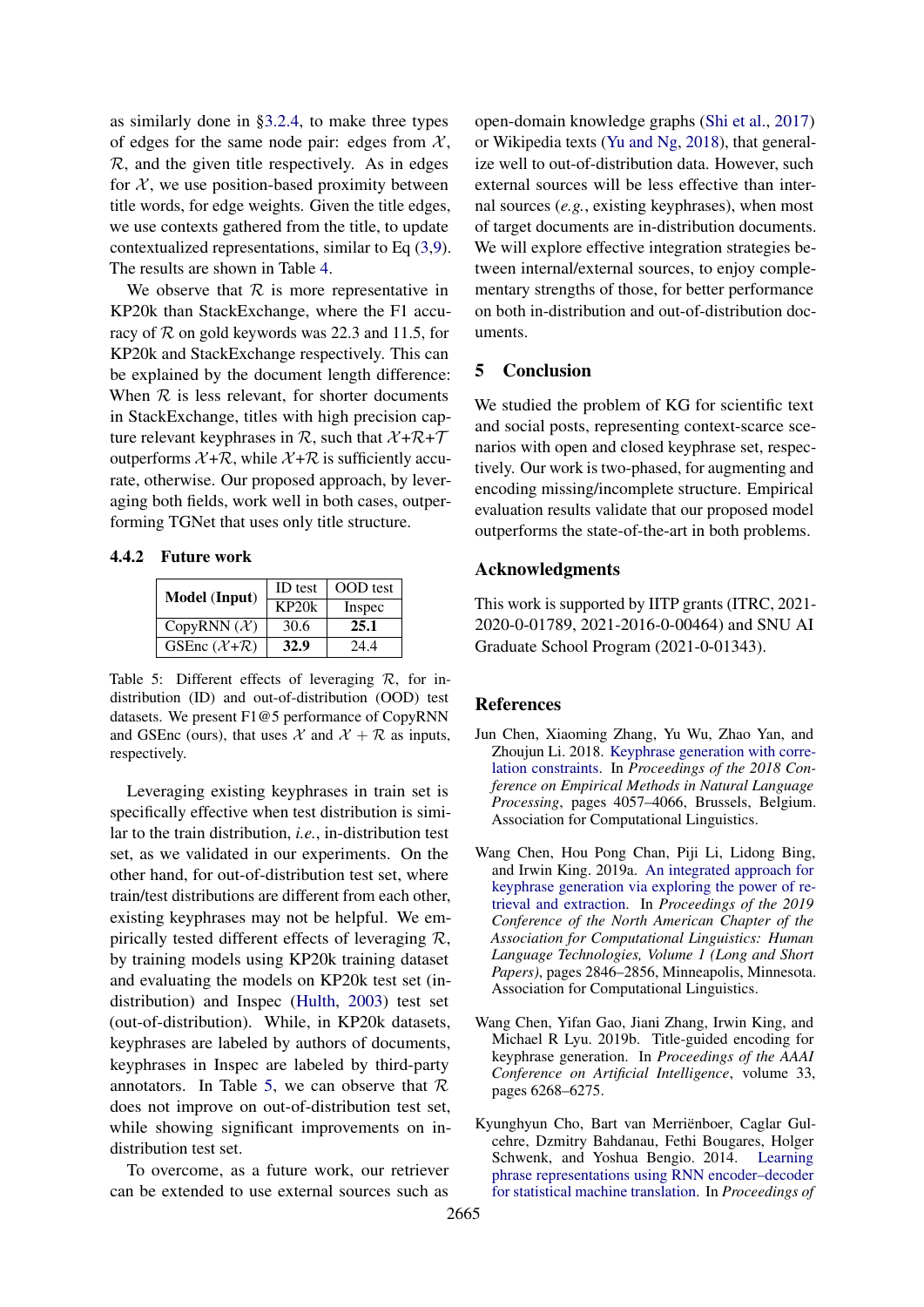*the 2014 Conference on Empirical Methods in Natural Language Processing (EMNLP)*, pages 1724– 1734, Doha, Qatar. Association for Computational Linguistics.

- <span id="page-9-6"></span>Yann N Dauphin, Angela Fan, Michael Auli, and David Grangier. 2017. Language modeling with gated convolutional networks. In *International conference on machine learning*, pages 933–941.
- <span id="page-9-7"></span>Kaiming He, Xiangyu Zhang, Shaoqing Ren, and Jian Sun. 2016. Deep residual learning for image recognition. In *Proceedings of the IEEE conference on computer vision and pattern recognition*, pages 770– 778.
- <span id="page-9-4"></span>Sepp Hochreiter and Jürgen Schmidhuber. 1997. Long short-term memory. *Neural computation*, 9(8):1735–1780.
- <span id="page-9-19"></span>Anette Hulth. 2003. Improved automatic keyword extraction given more linguistic knowledge. In *Proceedings of the 2003 conference on Empirical methods in natural language processing*, pages 216–223.
- <span id="page-9-1"></span>Jihyuk Kim, Young-In Song, and Seung-won Hwang. 2021. Web document encoding for structure-aware keyphrase extraction. In *Proceedings of the 44th International ACM SIGIR Conference on Research and Development in Information Retrieval*, pages 1823–1827.
- <span id="page-9-16"></span>Diederik P. Kingma and Jimmy Ba. 2015. [Adam: A](http://arxiv.org/abs/1412.6980) [method for stochastic optimization.](http://arxiv.org/abs/1412.6980) In *3rd International Conference on Learning Representations, ICLR 2015, San Diego, CA, USA, May 7-9, 2015, Conference Track Proceedings*.
- <span id="page-9-5"></span>Thomas N. Kipf and Max Welling. 2017. [Semi](https://openreview.net/forum?id=SJU4ayYgl)[supervised classification with graph convolutional](https://openreview.net/forum?id=SJU4ayYgl) [networks.](https://openreview.net/forum?id=SJU4ayYgl) In *5th International Conference on Learning Representations, ICLR 2017, Toulon, France, April 24-26, 2017, Conference Track Proceedings*. OpenReview.net.
- <span id="page-9-3"></span>Decong Li, Sujian Li, Wenjie Li, Wei Wang, and Weiguang Qu. 2010. A semi-supervised key phrase extraction approach: learning from title phrases through a document semantic network. In *Proceedings of the ACL 2010 conference short papers*, pages 296–300.
- <span id="page-9-9"></span>Jimmy Lin, Xueguang Ma, Sheng-Chieh Lin, Jheng-Hong Yang, Ronak Pradeep, and Rodrigo Nogueira. 2021. Pyserini: An easy-to-use python toolkit to support replicable ir research with sparse and dense representations. *arXiv preprint arXiv:2102.10073*.
- <span id="page-9-10"></span>Ji Ma, Ivan Korotkov, Yinfei Yang, Keith Hall, and Ryan McDonald. 2021. Zero-shot neural passage retrieval via domain-targeted synthetic question generation. In *Proceedings of the 16th Conference of the European Chapter of the Association for Computational Linguistics: Main Volume*, pages 1075–1088.
- <span id="page-9-12"></span>Andrew L Maas, Awni Y Hannun, and Andrew Y Ng. 2013. Rectifier nonlinearities improve neural network acoustic models. In *Proc. icml*, volume 30, page 3. Citeseer.
- <span id="page-9-2"></span>Rui Meng, Xingdi Yuan, Tong Wang, Sanqiang Zhao, Adam Trischler, and Daqing He. 2021. [An empir](https://doi.org/10.18653/v1/2021.naacl-main.396)[ical study on neural keyphrase generation.](https://doi.org/10.18653/v1/2021.naacl-main.396) In *Proceedings of the 2021 Conference of the North American Chapter of the Association for Computational Linguistics: Human Language Technologies*, pages 4985–5007, Online. Association for Computational Linguistics.
- <span id="page-9-0"></span>Rui Meng, Sanqiang Zhao, Shuguang Han, Daqing He, Peter Brusilovsky, and Yu Chi. 2017. [Deep](https://doi.org/10.18653/v1/P17-1054) [keyphrase generation.](https://doi.org/10.18653/v1/P17-1054) In *Proceedings of the 55th Annual Meeting of the Association for Computational Linguistics (Volume 1: Long Papers)*, pages 582–592, Vancouver, Canada. Association for Computational Linguistics.
- <span id="page-9-15"></span>Rada Mihalcea and Paul Tarau. 2004. Textrank: Bringing order into text. In *Proceedings of the 2004 conference on empirical methods in natural language processing*, pages 404–411.
- <span id="page-9-17"></span>Razvan Pascanu, Tomas Mikolov, and Yoshua Bengio. 2013. On the difficulty of training recurrent neural networks. In *Proceedings of the 30th International Conference on International Conference on Machine Learning - Volume 28*, ICML'13, page III–1310–III–1318. JMLR.org.
- <span id="page-9-18"></span>Adam Paszke, Sam Gross, Francisco Massa, Adam Lerer, James Bradbury, Gregory Chanan, Trevor Killeen, Zeming Lin, Natalia Gimelshein, Luca Antiga, Alban Desmaison, Andreas Kopf, Edward Yang, Zachary DeVito, Martin Raison, Alykhan Tejani, Sasank Chilamkurthy, Benoit Steiner, Lu Fang, Junjie Bai, and Soumith Chintala. 2019. [Py](http://papers.neurips.cc/paper/9015-pytorch-an-imperative-style-high-performance-deep-learning-library.pdf)[torch: An imperative style, high-performance deep](http://papers.neurips.cc/paper/9015-pytorch-an-imperative-style-high-performance-deep-learning-library.pdf) [learning library.](http://papers.neurips.cc/paper/9015-pytorch-an-imperative-style-high-performance-deep-learning-library.pdf) In H. Wallach, H. Larochelle, A. Beygelzimer, F. d'Alché-Buc, E. Fox, and R. Garnett, editors, *Advances in Neural Information Processing Systems 32*, pages 8024–8035. Curran Associates, Inc.
- <span id="page-9-14"></span>Martin F Porter. 1980. An algorithm for suffix stripping. *Program*.
- <span id="page-9-8"></span>Stephen E Robertson and Steve Walker. 1994. Some simple effective approximations to the 2-poisson model for probabilistic weighted retrieval. In *SI-GIR'94*, pages 232–241. Springer.
- <span id="page-9-11"></span>Joseph Rocchio. 1971. Relevance feedback in information retrieval. *The Smart retrieval systemexperiments in automatic document processing*, pages 313–323.
- <span id="page-9-13"></span>Abigail See, Peter J. Liu, and Christopher D. Manning. 2017. [Get to the point: Summarization with pointer](https://doi.org/10.18653/v1/P17-1099)[generator networks.](https://doi.org/10.18653/v1/P17-1099) In *Proceedings of the 55th Annual Meeting of the Association for Computational*